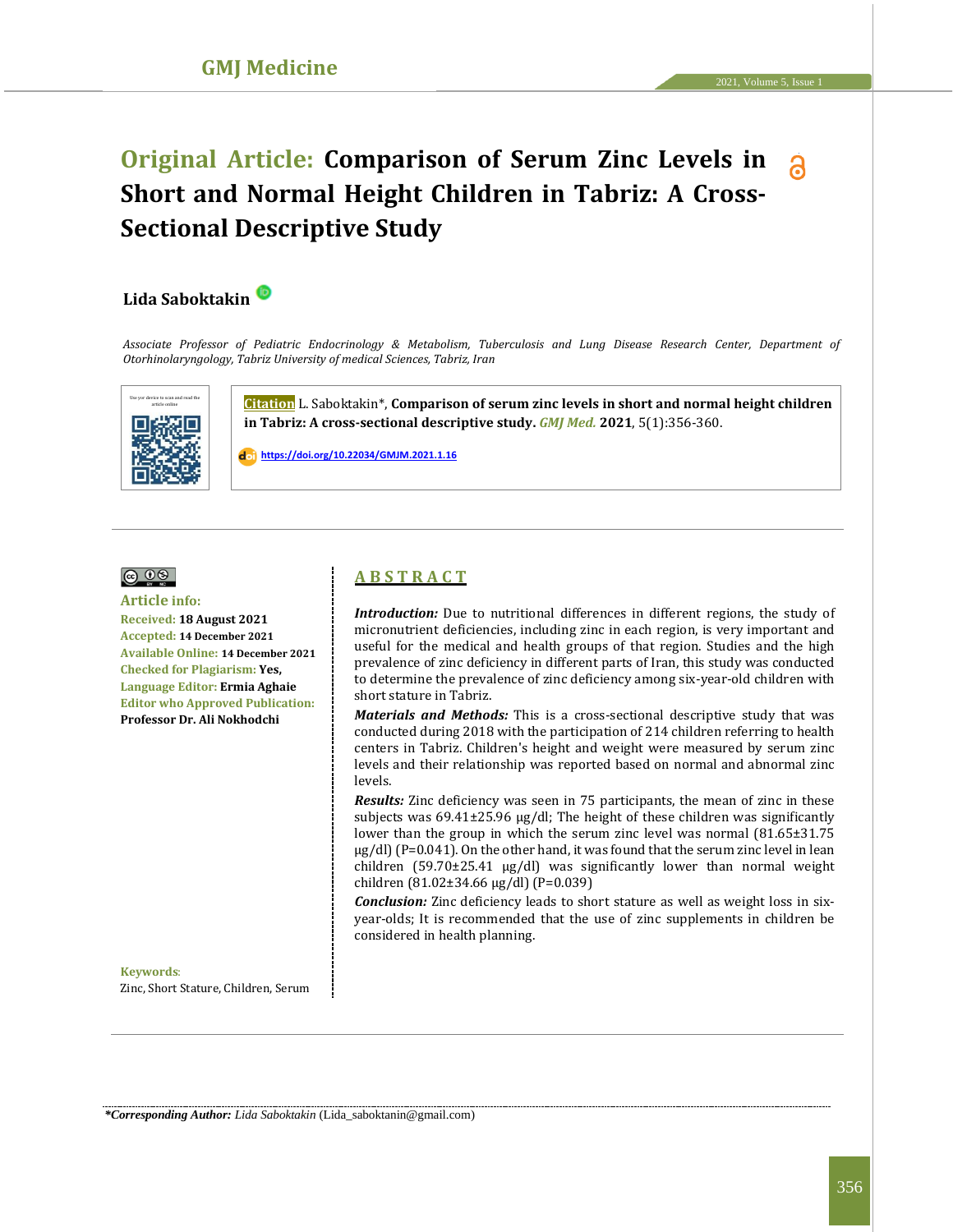## **Introduction**

inc is an element that is involved in the growth of height. In areas with low zinc lintake, short stature is common. Zinc is found in various sources, the most important of which are red meat and poultry [1]. Nuts like walnuts, pistachios, hazelnuts and almonds are also rich in zinc. Short stature is usually more common in poor areas where consumption of nuts and meat is low due to lowincome levels. People who do not eat meat either because of an interest in or lack of access to meat or a vegetarian diet should take zinc supplements. Of course, the dose should be determined by a nutritionist [2,3]. Z

Zinc is one of the basic micronutrients in the human body, which is present in the structure of many enzymes that are effective in metabolism and is necessary for growth, development, central nervous system and immune system [4]. Deficiency in the body reduces growth rate, short stature and delayed puberty; It also increases the prevalence of infections such as diarrhea and pneumonia. Other symptoms of zinc deficiency include loss of appetite, alopecia and decreased taste and smell, delayed wound healing, chronic diarrhea, and prolonged deficiency of symptoms such as stunted growth and hypogonadism have been reported in men. Zinc deficiency was first reported in 1962 in Iran and Egypt in boys who did not grow up and were not sexually mature [5,6].

Treatment of mild to moderate deficiencies and supplementation with zinc in children has had beneficial effects in reducing the incidence of diarrhea and pneumonia and even reducing their incidence in areas with a high prevalence [7]. Zinc deficiency has been known in the Middle East for the past three decades and has been present in children in various regions. Studies have been conducted on the prevalence of zinc deficiency in different parts of the world and a few areas in Iran [8].

Due to nutritional differences in different regions, the study of micronutrient deficiencies, including zinc in each region, is very important and useful for the medical and health groups of that region. Studies and the high prevalence of zinc deficiency in different parts of Iran, this study was conducted to determine the prevalence of zinc deficiency among six-year-old children with short stature in Tabriz.

## **Materials and Methods**

*Study design:* This is a cross-sectional descriptive study that was conducted during 2018 with the participation of 214 six-year-olds referring to health centers in Tabriz. The sample size was estimated at 214 people based on the number of referrals to health centers during the previous six months and taking into account the alpha level of 0.05 and the test power of 80%. Detrus sampling was based on the priority of children referring to health centers.

*Inclusion criteria:* age six years and satisfaction with the company was rejected; Exclusion criteria also included zinc supplementation during the last six months, children with thyroid disorders, and children with developmental problems.

*Methods:* The weight of children in light clothing and without shoes was measured by a German Soehnle scale with 250 grams of measuring error, which was adjusted daily by the control weight. The height of barefoot children was measured with a tape measure fixed to the wall and a sack perpendicular to the meter at the top of the head, with the legs glued and the hips, shoulders and back in contact with the wall. The ratio of weight and height to weight and standard height on the same age is extracted from the NCHS table and below two standard deviations from the standard population average for weight, weight to height and height to age are considered as underweight, slim and short height, respectively .3 cc of radial venous blood was taken from each child. The samples were diluted evenly using deionized water and then the serum zinc level was determined by spectrometry with Shimatzer apparatus and those with serum less than 70 micrograms per deciliter were considered as zinc deficient.

*Data analysis:* The collected data were analyzed using SPSS software (version 21) and displayed as a percentage and frequency or mean and standard deviation. T-test, one-way analysis of variance and Chi-Square at the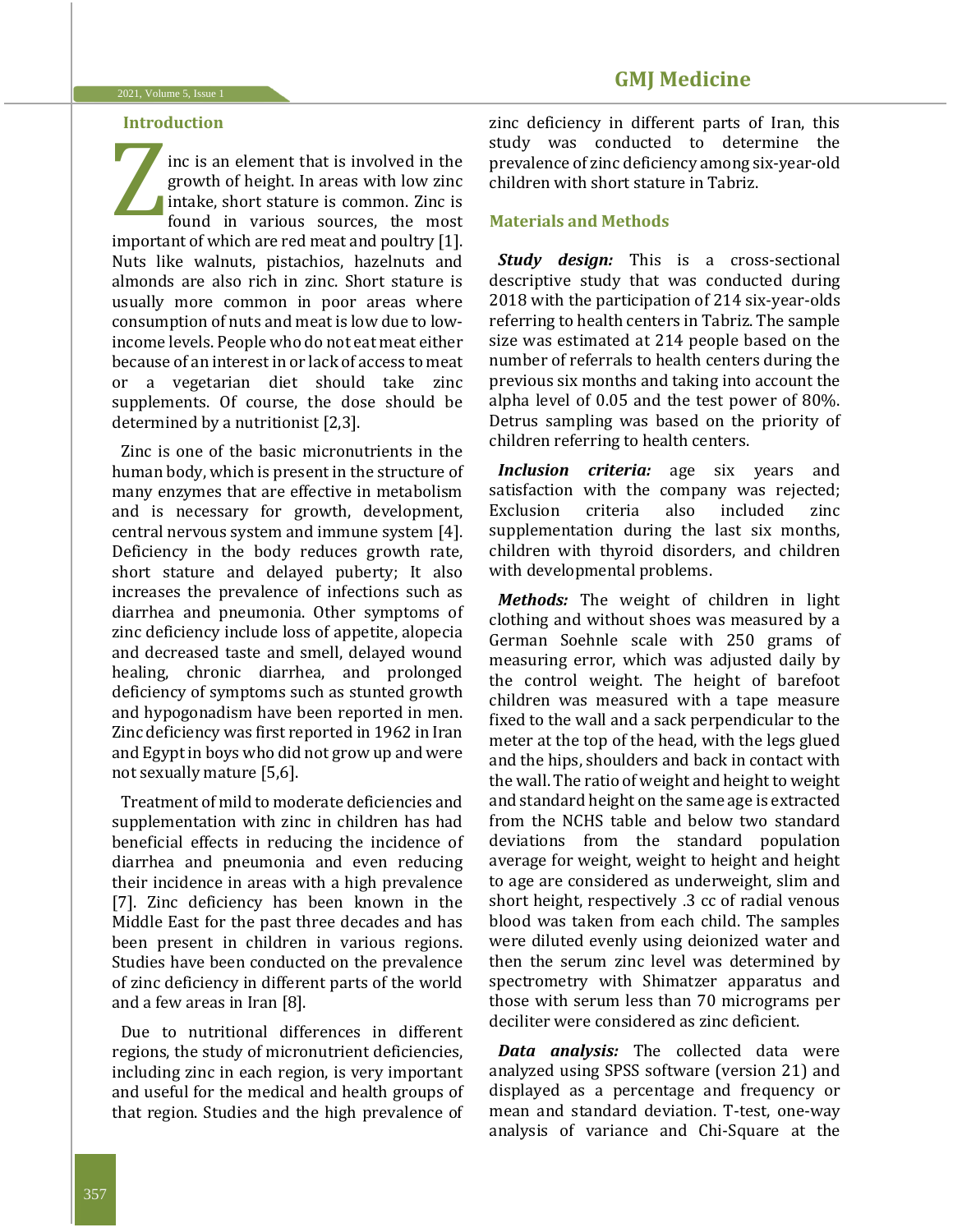significant level of P 0.05 were used to analyze the data.

*Ethical considerations:* This study was approved by the ethics committee of Tabriz University of Medical Sciences [\(IR.TBZMED.REC.1397.870\)](http://ethics.research.ac.ir/IR.TBZMED.REC.1397.870) and coordinated by the Deputy Minister of Health of East Azerbaijan Province. No fees were charged for children. Conscious consent was completed by the children's parents.

In this study, zinc levels were measured in 214 six-year-old children (111 girls and 104 boys). The mean serum zinc level in the whole study population was 75.56±29.84 μg/dl. Zinc deficiency was observed in 118 patients (55.1%). Mean zinc levels in girls and boys were not significantly different (P=0.74). The prevalence and deficiency of zinc as well as the mean level in girls, boys, short stature, low weight and thin compared to the population without growth disorders, there was no significant difference (Table 1).

## **Results**

**Table 1:** Mean, standard deviation and amplitude of changes in height, weight and zinc level in serum of the studied population

| <b>Variable</b> |                | Mean serum zinc level $(\mu g/dl)$ | <b>SD</b> | t     | P Value |
|-----------------|----------------|------------------------------------|-----------|-------|---------|
| thin            | <b>Yes</b>     | 70.35                              | 21.14     | 0.551 | 0.489   |
|                 | N <sub>0</sub> | 75.59                              | 25.71     |       |         |
| <b>Stunting</b> | Yes            | 78.02                              | 29.96     | 1.059 | 0.556   |
|                 | N <sub>0</sub> | 72.65                              | 27.35     |       |         |
| Low<br>weight   | <b>Yes</b>     | 74.89                              | 21.97     | 0.592 | 0.519   |
|                 | N <sub>0</sub> | 70.56                              | 23.64     |       |         |
| <b>Sex</b>      | Boy            | 75.79                              | 25.31     | 0.859 | 0.789   |
|                 | Girl           | 75.74                              | 26.73     |       |         |

Zinc deficiency was seen in 75 participants, the mean of zinc in these subjects was 69.41±25.96 μg/dl; The height of these children was significantly lower than the group in which the serum zinc level was normal (81.65±31.75  $\mu$ g/dl) (P=0.041). On the other hand, it was found that the serum zinc level in lean children (59.70±25.41 μg/dl) was significantly lower than normal weight children (81.02±34.66  $\mu$ g/dl) (P=0.039).

## **Discussion**

Identifying the effective factors in short stature of children and applying treatment methods such as hormonal corrections and dietary and nutritional corrections has always been of interest to families [9]. Although genetic and hereditary factors can be cited as the main cause of short stature in children, they are not the only possible factor. Growth hormone deficiency, malnutrition in adulthood, chronic diseases such as celiac disease, kidney disease and diabetes in children are other factors contributing to short stature in children [10,11].

When parents notice that their children are shorter than their peers and classmates, a wave of anxiety sets in. But for some children, being short is not an abnormality and is accepted and shows that they are healthy. Genetics is the most important and powerful factor in the height of any person. In fact, children can blame their parents, or at least their genes, for their short stature [12,13].

Before puberty, boys and girls grow at more or less the same speed. On average, babies grow about 10 inches in their first year of birth and an extra 4 inches in their second year of birth. After that, children continue to grow at a declining rate (about 2 inches per year) until puberty. Children reach adulthood at puberty. For girls, puberty usually begins between the ages of 8 and 13, while for boys, it usually starts between the ages of 9 and 14. Girls grow about 3 to 3.1 inches per year during their growth spurt during puberty, and boys grow about 4 inches per year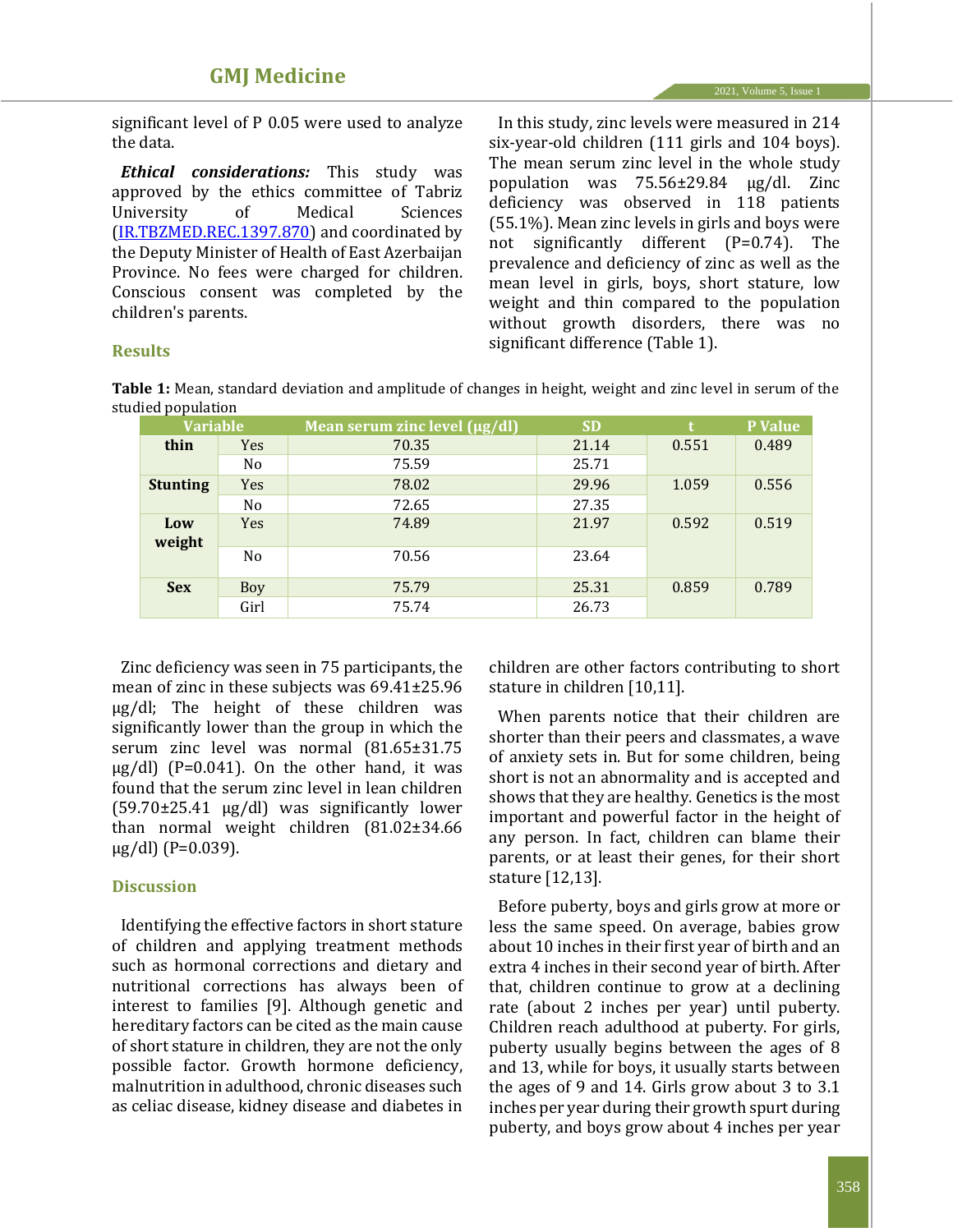**GMJ Medicine**

during this period. Adolescents, after reaching the peak of their growth, will still be able to grow their height until they stop growing, approximately four to five years after the growth spurt occurs [14]. Most teens reach adulthood somewhere between the ages of 14 and 16, depending on when they reach puberty [15].

In this study, the mean serum zinc level in the study population was 75.56 + 29.84 micrograms per deciliter, which is lower than the standard mean level, which is approximately 100 micrograms per deciliter [16]. Lack of vitamins and minerals can reduce or stop the growth of children. Children should be provided with a variety of vitamins as they grow. Taking nutritional supplements is one of the best ways to ensure your children get the vitamins and minerals they need [17]. Supplementation to increase height and bone growth in children is one of the best options to help children grow taller and stronger. Calcium, magnesium, B vitamins, vitamin A, zinc, vitamin D, vitamin C, phosphorus and… have a direct effect on height growth have. Calcium is essential for bone growth and density. Bones grow during childhood and adolescence, and even after growth stops, bone formation continues but does not cause longitudinal bone growth and height increase. Magnesium stimulates the thyroid gland to secrete the hormone calcitonin, which regulates the amount of calcium in the blood and the activity of bone cells [18, 19]. As magnesium and calcium in the blood increase, bone formation and longitudinal growth increase. Among the B vitamins, vitamins B1 and B2 are more effective in height growth and prevention of short stature than the others [20]. Zinc has an effect on increasing bone growth and height by affecting the production of vitamin D and thus calcium absorption. Therefore, its deficiency will cause acute problems such as short stature [20]. Zinc is a vital mineral that our body uses in countless ways. In fact, zinc is the second most important micro-mineral in the body after iron and is present in every cell. Zinc is needed for the activity of more than 300 enzymes that help with metabolism, digestion, nerve function and many other processes. In addition, zinc is essential for the growth and function of immune cells. This mineral is also

essential for skin health, DNA synthesis and protein production. Also, the growth and development of the body depends on its role in the growth and division of cells. Zinc is also necessary for our sense of taste and smell. Because one of the most important enzymes for good taste and smell depends on this nutrient, zinc deficiency can reduce our ability to taste or smell. Zinc supplementation can be helpful in children, especially children with anemia; On the other hand, the best source of zinc in the diet is meat and fish, and the high consumption of foods high in phytate, such as traditional breads and legumes, which combine almost all of it with phytate, can affect the availability of zinc, and it seems that consumption of this Bread is also high in this area; Therefore, in preventive measures, teaching the correct consumption pattern and improving the eating habits of families can be effective. In addition, broader studies in other age groups and case-control studies are suggested to investigate the effect of supplementation on height and weight of children.

#### **Conclusion**

Lack of knowledge about children's diet, lack of measurement of serum calcium and other chemical biomarkers in children were among the limitations of this study and it is recommended that these limitations be addressed in future studies; Also, due to the role of zinc in short stature in children, it is recommended to use zinc-containing supplements in children. Zinc deficiency leads to short stature as well as weight loss in six-yearolds; It is recommended that the use of zinc supplements in children be considered in health planning.

#### **References**

[1] Z. Kucukaydin, M. Kurdoglu, Z. Kurdoglu, H. Demir, I.H. Yoruk, *J. Obstet. Gynaecol. Res.*, **2018**, *44*, 880–889 **[\[crossref\]](https://doi.org/10.1111/jog.13591), [\[Google Scholar\]](https://scholar.google.com/scholar?hl=en&as_sdt=0%2C5&q=Selected+maternal%2C+fetal+and+placental+trace+element+and+heavy+metal+and+maternal+vitamin+levels+in+preterm+deliveries+with+or+without+preterm+premature+rupture+of+membranes%E2%80%A0&btnG=), [\[Publisher\]](https://obgyn.onlinelibrary.wiley.com/doi/abs/10.1111/jog.13591)**

[2] J.E. Laine, P. Ray, W. Bodnar, P.H. Cable, K. Boggess, S. Offenbacher, R.C. Fry, *PLoS One*, **2015**, *10*, e0139341 **[\[crossref\]](https://doi.org/10.1371/journal.pone.0139341), [\[Google](https://scholar.google.com/scholar?hl=en&as_sdt=0%2C5&q=Placental+Cadmium+Levels+Are+Associated+with+Increased+Preeclampsia+Risk&btnG=)  [Scholar\]](https://scholar.google.com/scholar?hl=en&as_sdt=0%2C5&q=Placental+Cadmium+Levels+Are+Associated+with+Increased+Preeclampsia+Risk&btnG=), [\[Publisher\]](https://journals.plos.org/plosone/article?id=10.1371/journal.pone.0139341)**